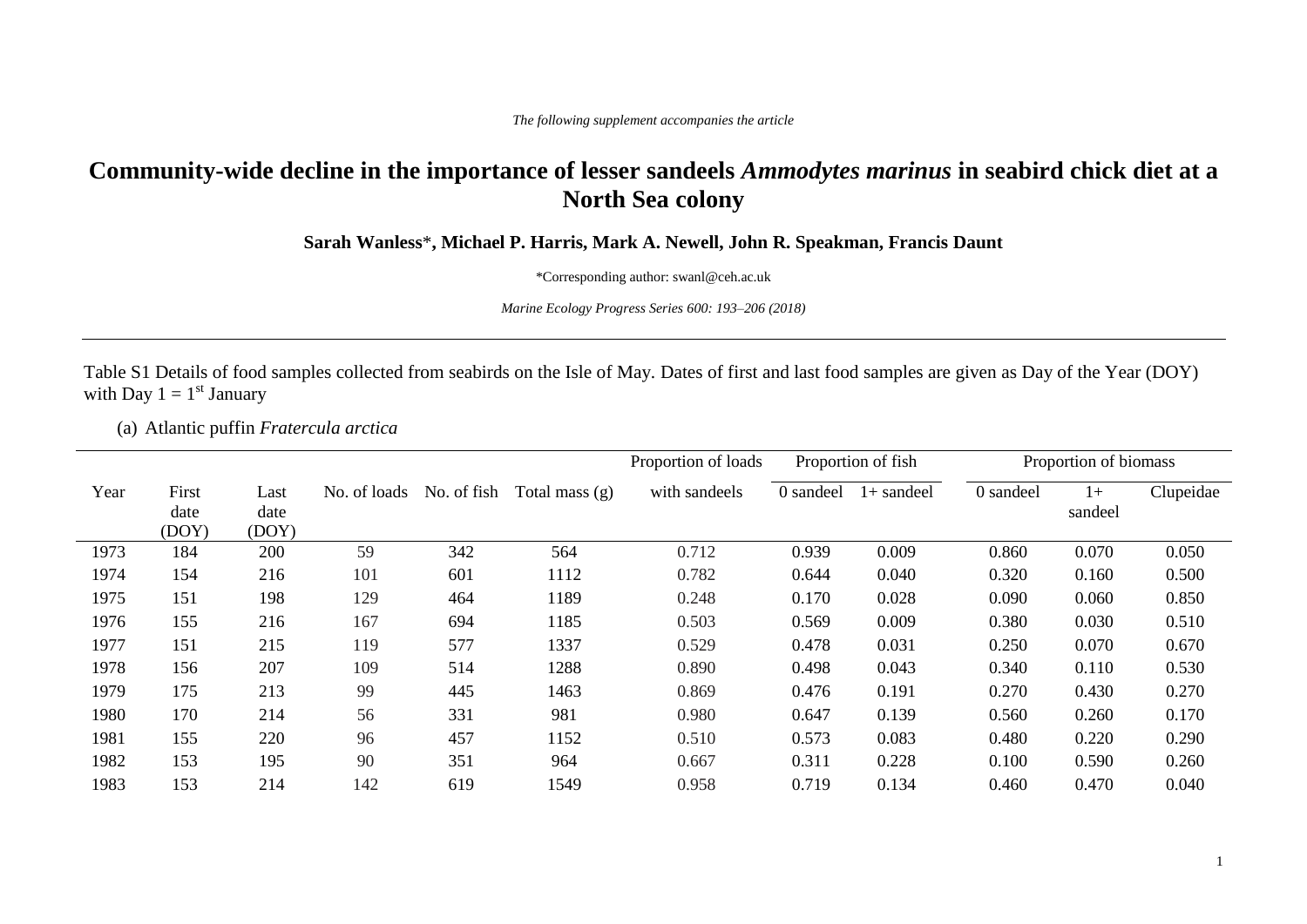|      |                        |                       |              |             |                | Proportion of loads |           | Proportion of fish |           | Proportion of biomass |           |
|------|------------------------|-----------------------|--------------|-------------|----------------|---------------------|-----------|--------------------|-----------|-----------------------|-----------|
| Year | First<br>date<br>(DOY) | Last<br>date<br>(DOY) | No. of loads | No. of fish | Total mass (g) | with sandeels       | 0 sandeel | $1+$ sandeel       | 0 sandeel | $1+$<br>sandeel       | Clupeidae |
| 1984 | 149                    | 211                   | 214          | 948         | 2163           | 0.724               | 0.390     | 0.143              | 0.260     | 0.430                 | 0.300     |
| 1985 | 147                    | 213                   | 143          | 1052        | 1277           | 0.951               | 0.764     | 0.105              | 0.420     | 0.470                 | 0.110     |
| 1986 | 158                    | 196                   | 137          | 375         | 792            | 0.869               | 0.413     | 0.229              | 0.130     | 0.700                 | 0.110     |
| 1987 | 166                    | 194                   | 137          | 390         | 1099           | 0.664               | 0.421     | 0.336              | 0.130     | 0.660                 | 0.210     |
| 1988 | 165                    | 186                   | 119          | 859         | 1037           | 0.840               | 0.825     | 0.037              | 0.600     | 0.260                 | 0.130     |
| 1989 | 165                    | 191                   | 101          | 630         | 947            | 0.990               | 0.902     | 0.005              | 0.880     | 0.010                 | 0.100     |
| 1990 | 159                    | 188                   | 110          | 500         | 776            | 0.991               | 0.900     | 0.028              | 0.810     | 0.110                 | 0.040     |
| 1991 | 157                    | 188                   | 130          | 963         | 1193           | 0.985               | 0.812     | 0.075              | 0.550     | 0.340                 | 0.040     |
| 1992 | 146                    | 197                   | 125          | 822         | 1108           | 0.936               | 0.729     | 0.085              | 0.500     | 0.360                 | 0.010     |
| 1993 | 160                    | 193                   | 211          | 1234        | 1882           | 0.602               | 0.590     | 0.044              | 0.230     | 0.160                 | 0.610     |
| 1994 | 170                    | 194                   | 146          | 1102        | 1280           | 0.979               | 0.686     | 0.041              | 0.420     | 0.140                 | 0.430     |
| 1995 | 169                    | 194                   | 95           | 577         | 985            | 0.737               | 0.596     | 0.120              | 0.250     | 0.310                 | 0.440     |
| 1996 | 166                    | 198                   | 118          | 980         | 1134           | 0.992               | 0.869     | 0.028              | 0.740     | 0.140                 | 0.070     |
| 1997 | 154                    | 189                   | 89           | 732         | 1056           | 0.933               | 0.873     | 0.034              | 0.720     | 0.160                 | 0.120     |
| 1998 | 164                    | 212                   | 333          | 3112        | 2664           | 0.958               | 0.923     | 0.025              | 0.750     | 0.110                 | 0.130     |
| 1999 | 151                    | 191                   | 212          | 1960        | 1759           | 0.708               | 0.735     | 0.016              | 0.430     | 0.090                 | 0.420     |
| 2000 | 149                    | 194                   | 230          | 1984        | 2479           | 0.987               | 0.873     | 0.041              | 0.750     | 0.140                 | 0.100     |
| 2001 | 153                    | 195                   | 219          | 2288        | 2193           | 0.881               | 0.809     | 0.035              | 0.550     | 0.130                 | 0.310     |
| 2002 | 146                    | 197                   | 189          | 1805        | 1506           | 0.974               | 0.882     | 0.057              | 0.690     | 0.240                 | 0.040     |
| 2003 | 151                    | 193                   | 223          | 2516        | 2034           | 0.951               | 0.906     | 0.024              | 0.730     | 0.080                 | 0.160     |
| 2004 | 150                    | 206                   | 271          | 3843        | 1736           | 0.797               | 0.891     | 0.033              | 0.630     | 0.140                 | 0.200     |
| 2005 | 157                    | 216                   | 226          | 3040        | 2004           | 0.885               | 0.913     | 0.006              | 0.680     | 0.030                 | 0.260     |
| 2006 | 155                    | 211                   | 172          | 2289        | 1529           | 0.797               | 0.898     | 0.001              | 0.590     | 0.010                 | 0.330     |
| 2007 | 147                    | 204                   | 132          | 1881        | 784            | 0.917               | 0.819     | 0.003              | 0.700     | 0.030                 | 0.200     |
| 2008 | 155                    | 217                   | 106          | 1614        | 687            | 0.925               | 0.606     | 0.001              | 0.610     | 0.000                 | 0.120     |
| 2009 | 145                    | 208                   | 114          | 1352        | 1462           | 0.982               | 0.907     | 0.007              | 0.890     | 0.030                 | 0.040     |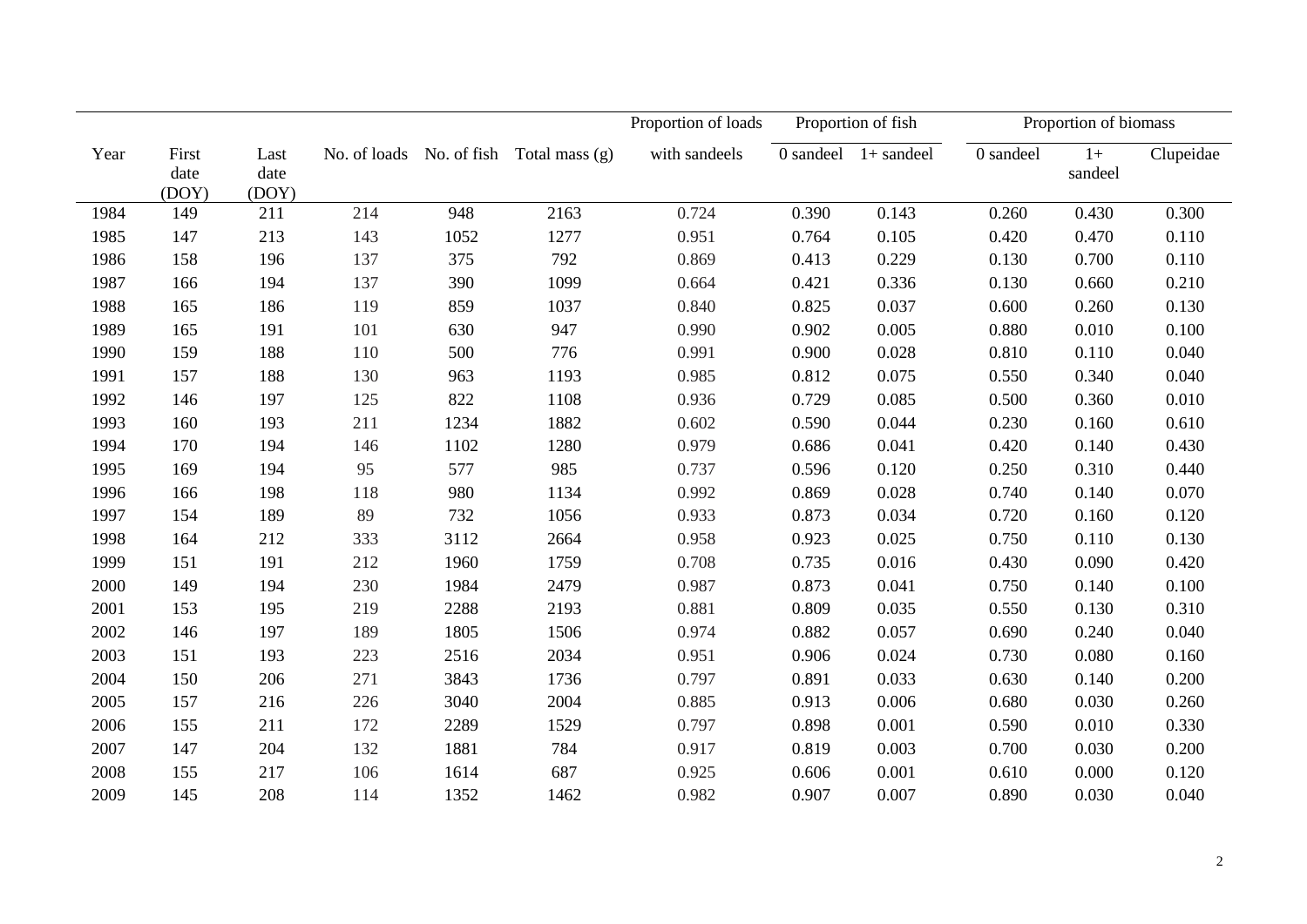|      |                        |                       |              |             |                | Proportion of loads |           | Proportion of fish |           | Proportion of biomass |           |
|------|------------------------|-----------------------|--------------|-------------|----------------|---------------------|-----------|--------------------|-----------|-----------------------|-----------|
| Year | First<br>date<br>(DOY) | Last<br>date<br>(DOY) | No. of loads | No. of fish | Total mass (g) | with sandeels       | 0 sandeel | l + sandeel        | 0 sandeel | $1+$<br>sandeel       | Clupeidae |
| 2010 | 144                    | 201                   | 172          | 1915        | 1664           | 0.738               | 0.661     | 0.016              | 0.440     | 0.110                 | 0.400     |
| 2011 | 143                    | 195                   | 196          | 2506        | 1560           | 0.714               | 0.690     | 0.002              | 0.539     | 0.010                 | 0.396     |
| 2012 | 145                    | 199                   | 178          | 2489        | 1325           | 0.921               | 0.895     | 0.008              | 0.732     | 0.086                 | 0.141     |
| 2013 | 168                    | 218                   | 157          | 2015        | 1250           | 0.809               | 0.755     | 0.000              | 0.552     | 0.000                 | 0.388     |
| 2014 | 149                    | 197                   | 140          | 1704        | 1428           | 0.871               | 0.808     | 0.003              | 0.678     | 0.002                 | 0.264     |
| 2015 | 155                    | 199                   | 177          | 2333        | 1662           | 0.876               | 0.870     | 0.003              | 0.745     | 0.023                 | 0.220     |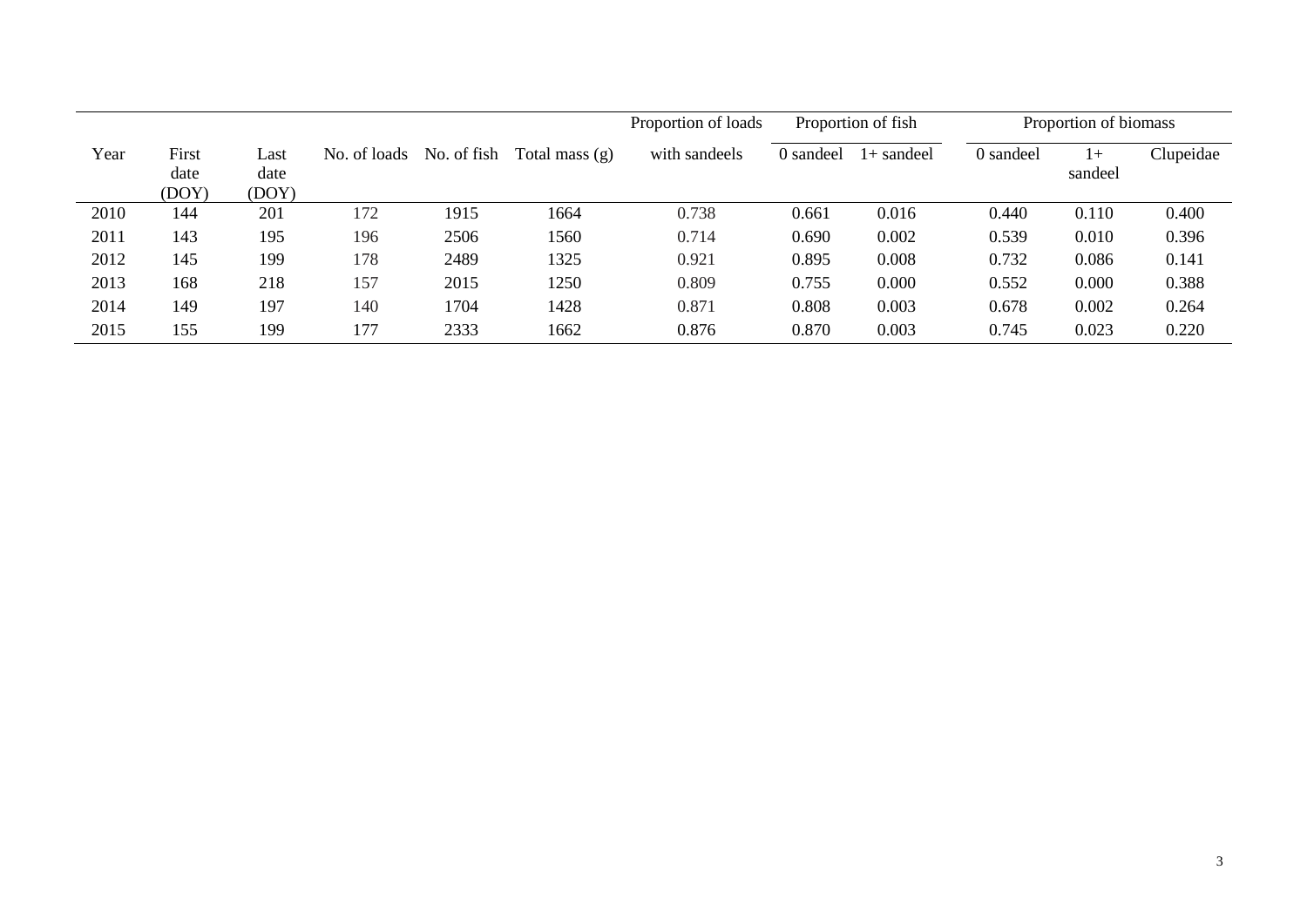|      |       |       |        |        |            |                  | Proportion of loads with |         | Proportion of fish |         |                | Proportion of biomass |          |
|------|-------|-------|--------|--------|------------|------------------|--------------------------|---------|--------------------|---------|----------------|-----------------------|----------|
|      | First | Last  |        |        |            |                  |                          |         |                    |         |                |                       |          |
|      | date  | date  | No. of | No. of | Total mass | $\boldsymbol{0}$ | $1+$                     | Any     | $\boldsymbol{0}$   | $1+$    | $\overline{0}$ | $1+$                  | Clupeida |
| Year | (DOY) | (DOY) | loads  | fish   | (g)        | sandeel          | sandeel                  | sandeel | sandeel            | sandeel | sandeel        | sandeel               | e        |
| 1982 | 150   | 173   | 42     | 79     | 357        | 0.071            | 0.881                    | 0.952   | 0.437              | 0.543   | 0.160          | 0.820                 | 0.020    |
| 1983 | 156   | 179   | 124    | 427    | 893        | 0.218            | 0.742                    | 0.960   | 0.684              | 0.276   | 0.400          | 0.590                 | 0.008    |
| 1984 | 147   | 200   | 62     | 337    | 391        | 0.500            | 0.371                    | 0.871   | 0.741              | 0.109   | 0.730          | 0.230                 | 0.000    |
| 1985 | 152   | 176   | 107    | 366    | 189        | 0.701            | 0.262                    | 0.963   | 0.891              | 0.087   | 0.703          | 0.246                 | 0.043    |
| 1986 | 164   | 197   | 49     | 113    | 118        | 0.245            | 0.592                    | 0.837   | 0.469              | 0.292   | 0.182          | 0.407                 | 0.398    |
| 1987 | 164   | 189   | 46     | 155    | 120        | 0.522            | 0.283                    | 0.804   | 0.729              | 0.097   | 0.396          | 0.182                 | 0.418    |
| 1988 | 156   | 203   | 143    | 592    | 343        | 0.769            | 0.154                    | 0.923   | 0.889              | 0.047   | 0.609          | 0.119                 | 0.268    |
| 1989 | 155   | 189   | 68     | 432    | 127        | 0.897            | 0.074                    | 0.971   | 0.984              | 0.012   | 0.885          | 0.057                 | 0.058    |
| 1990 | 155   | 190   | 65     | 343    | 135        | 0.938            | 0.031                    | 0.969   | 0.988              | 0.006   | 0.924          | 0.022                 | 0.055    |
| 1991 | 159   | 182   | 45     | 159    | 76         | 0.756            | 0.200                    | 0.956   | 0.931              | 0.057   | 0.815          | 0.172                 | 0.000    |
| 1992 | 150   | 202   | 92     | 204    | 182        | 0.359            | 0.500                    | 0.859   | 0.593              | 0.343   | 0.335          | 0.560                 | 0.081    |
| 1993 | 160   | 193   | 38     | 65     | 101        | 0.289            | 0.211                    | 0.500   | 0.538              | 0.169   | 0.210          | 0.159                 | 0.621    |
| 1994 | 164   | 201   | 51     | 126    | 117        | 0.412            | 0.098                    | 0.510   | 0.746              | 0.056   | 0.291          | 0.087                 | 0.596    |
| 1995 | 156   | 197   | 33     | 79     | 61         | 0.394            | 0.364                    | 0.758   | 0.747              | 0.152   | 0.386          | 0.287                 | 0.302    |
| 1996 | 166   | 174   | 48     | 137    | 91         | 0.479            | 0.438                    | 0.917   | 0.796              | 0.175   | 0.492          | 0.382                 | 0.121    |
| 1997 | 154   | 180   | 188    | 1155   | 373        | 0.910            | 0.027                    | 0.936   | 0.984              | 0.005   | 0.858          | 0.023                 | 0.118    |
| 1998 | 165   | 201   | 88     | 321    | 193        | 0.625            | 0.193                    | 0.818   | 0.888              | 0.062   | 0.543          | 0.151                 | 0.305    |
| 1999 | 160   | 183   | 56     | 184    | 130        | 0.571            | 0.143                    | 0.714   | 0.864              | 0.049   | 0.491          | 0.100                 | 0.395    |
| 2000 | 156   | 183   | 116    | 505    | 246        | 0.793            | 0.052                    | 0.845   | 0.950              | 0.014   | 0.690          | 0.041                 | 0.269    |
| 2001 | 154   | 182   | 272    | 906    | 656        | 0.559            | 0.129                    | 0.688   | 0.853              | 0.053   | 0.417          | 0.106                 | 0.476    |
| 2002 | 155   | 186   | 215    | 1134   | 364        | 0.795            | 0.116                    | 0.912   | 0.961              | 0.022   | 0.708          | 0.100                 | 0.192    |
| 2003 | 157   | 196   | 214    | 1192   | 459        | 0.832            | 0.037                    | 0.869   | 0.967              | 0.009   | 0.741          | 0.035                 | 0.224    |
| 2004 | 153   | 196   | 249    | 747    | 1602       | 0.281            | 0.008                    | 0.289   | 0.482              | 0.003   | 0.088          | 0.002                 | 0.910    |
| 2005 | 165   | 203   | 515    | 2934   | 1000       | 0.996            | 0.004                    | 1.000   | 0.999              | 0.001   | 0.996          | 0.004                 | 0.000    |
| 2006 | 167   | 197   | 703    | 3780   | 1339       | 0.959            | 0.041                    | 1.000   | 0.990              | 0.010   | 0.958          | 0.042                 | 0.000    |

## (b) Razorbill *Alca torda*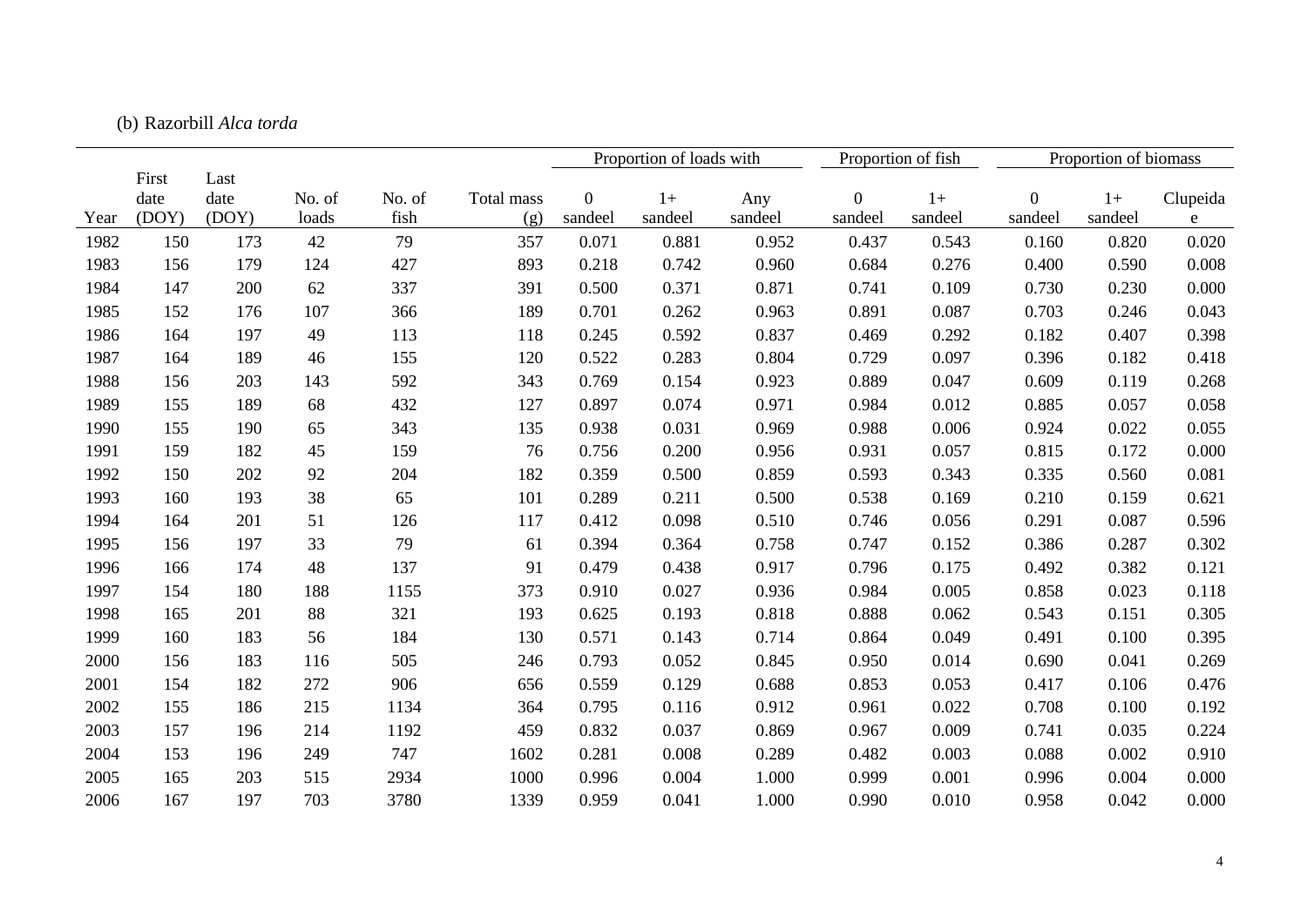|      |       |       |        |        |            | Proportion of loads with |         |         | Proportion of fish |         | Proportion of biomass |         |          |
|------|-------|-------|--------|--------|------------|--------------------------|---------|---------|--------------------|---------|-----------------------|---------|----------|
|      | First | Last  |        |        |            |                          |         |         |                    |         |                       |         |          |
|      | date  | date  | No. of | No. of | Total mass | $\Omega$                 | 1+      | Any     | 0                  | $1+$    | $\Omega$              | $1+$    | Clupeida |
| Year | (DOY) | (DOY) | loads  | fish   | (g)        | sandeel                  | sandeel | sandeel | sandeel            | sandeel | sandeel               | sandeel | e        |
| 2007 | 156   | 185   | 258    | 1246   | 817        | 0.713                    | 0.031   | 0.744   | 0.820              | 0.011   | 0.449                 | 0.025   | 0.524    |
| 2008 | 167   | 188   | 160    | 680    | 532        | 0.638                    | 0.156   | 0.794   | 0.813              | 0.057   | 0.384                 | 0.107   | 0.508    |
| 2009 | 164   | 188   | 139    | 687    | 286        | 0.878                    | 0.079   | 0.957   | 0.964              | 0.022   | 0.835                 | 0.076   | 0.088    |
| 2010 | 152   | 180   | 148    | 323    | 737        | 0.203                    | 0.122   | 0.324   | 0.418              | 0.087   | 0.079                 | 0.055   | 0.865    |
| 2011 | 152   | 172   | 46     | 108    | 125        | 0.326                    | 0.196   | 0.522   | 0.676              | 0.083   | 0.248                 | 0.105   | 0.645    |
| 2012 | 154   | 184   | 165    | 850    | 437        | 0.794                    | 0.115   | 0.909   | 0.909              | 0.033   | 0.598                 | 0.093   | 0.309    |
| 2013 | 172   | 190   | 109    | 391    | 445        | 0.450                    | 0.101   | 0.550   | 0.696              | 0.028   | 0.219                 | 0.036   | 0.742    |
| 2014 | 161   | 187   | 62     | 174    | 260        | 0.290                    | 0.032   | 0.323   | 0.563              | 0.023   | 0.127                 | 0.022   | 0.845    |
| 2015 | 163   | 180   | 138    | 564    | 547        | 0.529                    | 0.065   | 0.594   | 0.777              | 0.032   | 0.284                 | 0.008   | 0.708    |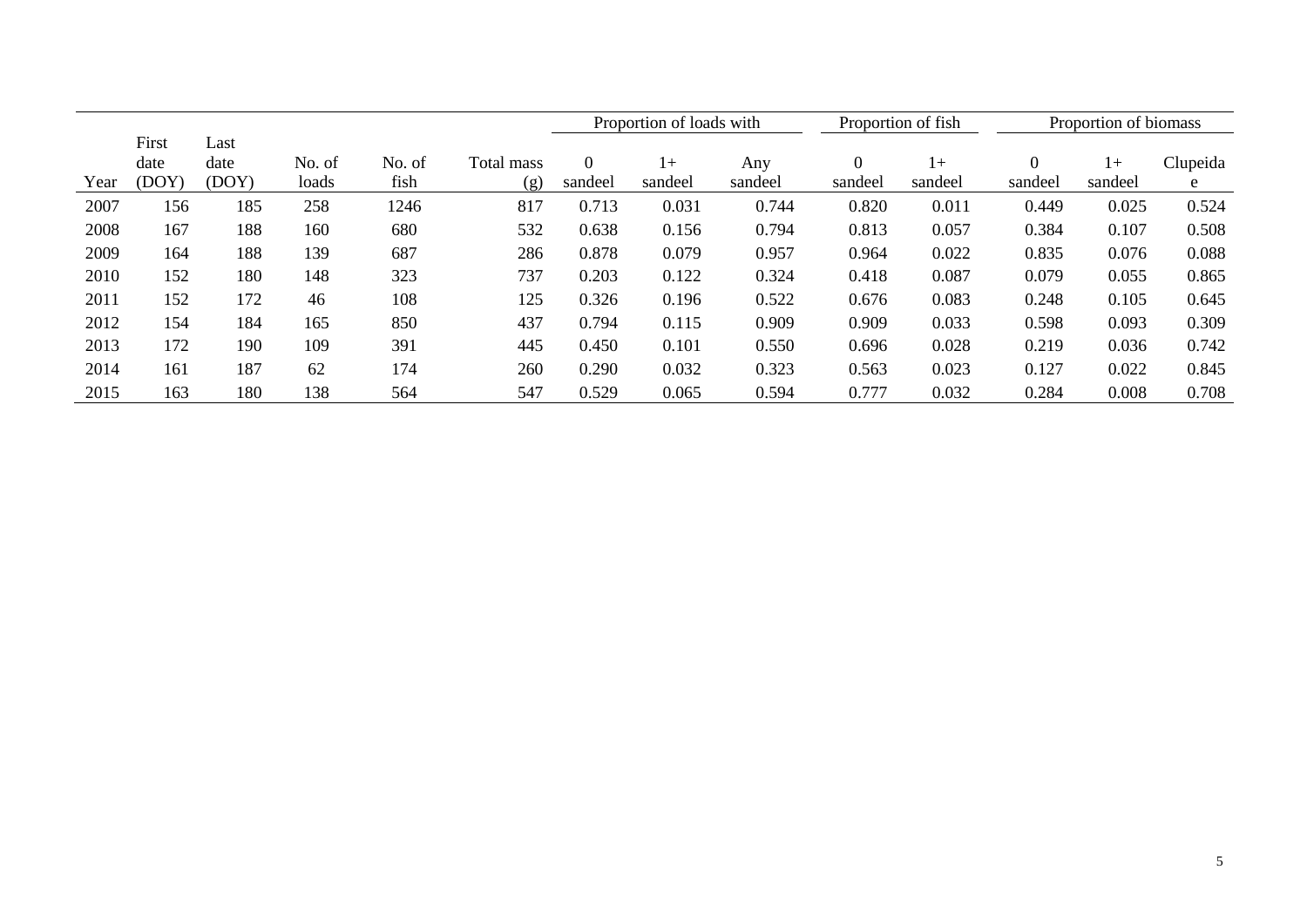|      |                     |                    | (c) Common Guillemot Uria aalge |           |              |               |          |                       |           |
|------|---------------------|--------------------|---------------------------------|-----------|--------------|---------------|----------|-----------------------|-----------|
|      |                     |                    |                                 |           | Proportion   |               |          | Proportion of biomass |           |
|      | First date<br>(DOY) | Last date<br>(DOY) | No. of fish                     | 0 sandeel | $1+$ sandeel | Biomass $(g)$ | Prop $0$ | Prop $1+$             | Clupeidae |
| 1982 | 150                 | 173                | 515                             | 0.000     | 0.915        | 5270          | 0.000    | 0.902                 | 0.098     |
| 1983 | 156                 | 179                | 1067                            | 0.000     | 0.753        | 8876          | 0.000    | 0.652                 | 0.347     |
| 1984 | 147                 | 200                | 708                             | 0.010     | 0.912        | 6375          | 0.001    | 0.893                 | 0.107     |
| 1985 | 143                 | 198                | 2111                            | 0.009     | 0.798        | 16300         | 0.001    | 0.714                 | 0.286     |
| 1986 | 154                 | 204                | 1066                            | 0.001     | 0.910        | 8592          | 0.000    | 0.863                 | 0.137     |
| 1987 | 158                 | 206                | 530                             | 0.000     | 0.815        | 5202          | 0.000    | 0.739                 | 0.261     |
| 1988 | 151                 | 203                | 590                             | 0.034     | 0.537        | 5480          | 0.002    | 0.470                 | 0.524     |
| 1989 | 144                 | 195                | 818                             | 0.061     | 0.824        | 3597          | 0.008    | 0.748                 | 0.221     |
| 1990 | 146                 | 190                | 496                             | 0.173     | 0.433        | 2215          | 0.023    | 0.276                 | 0.697     |
| 1991 | 142                 | 182                | 587                             | 0.022     | 0.733        | 2658          | 0.003    | 0.653                 | 0.344     |
| 1992 | 133                 | 202                | 637                             | 0.014     | 0.568        | 3719          | 0.001    | 0.461                 | 0.534     |
| 1993 | 152                 | 190                | 673                             | 0.000     | 0.227        | 4356          | 0.000    | 0.175                 | 0.825     |
| 1994 | 158                 | 211                | 595                             | 0.012     | 0.171        | 3218          | 0.001    | 0.138                 | 0.861     |
| 1995 | 152                 | 188                | 478                             | 0.010     | 0.674        | 3273          | 0.001    | 0.777                 | 0.206     |
| 1996 | 157                 | 197                | 589                             | 0.019     | 0.424        | 3520          | 0.002    | 0.436                 | 0.562     |
| 1997 | 149                 | 187                | 1682                            | 0.004     | 0.859        | 10317         | 0.000    | 0.784                 | 0.216     |
| 1998 | 154                 | 208                | 1349                            | 0.007     | 0.254        | 6014          | 0.001    | 0.204                 | 0.795     |
| 1999 | 152                 | 192                | 1035                            | 0.011     | 0.246        | 5871          | 0.001    | 0.211                 | 0.759     |
| 2000 | 151                 | 190                | 936                             | 0.002     | 0.581        | 3898          | 0.000    | 0.440                 | 0.560     |
| 2001 | 154                 | 183                | 1300                            | 0.007     | 0.300        | 7709          | 0.001    | 0.183                 | 0.815     |
| 2002 | 150                 | 182                | 1093                            | 0.013     | 0.379        | 7049          | 0.001    | 0.222                 | 0.776     |
| 2003 | 150                 | 184                | 1301                            | 0.008     | 0.165        | 8453          | 0.001    | 0.072                 | 0.925     |
| 2004 | 154                 | 194                | 1341                            | 0.000     | 0.016        | 8449          | 0.000    | 0.014                 | 0.982     |
| 2005 | 162                 | 203                | 2898                            | 0.000     | 0.041        | 21129         | 0.000    | 0.012                 | 0.975     |
| 2006 | 159                 | 198                | 1474                            | 0.005     | 0.147        | 10682         | 0.000    | 0.040                 | 0.884     |
| 2007 | 159                 | 186                | 745                             | 0.012     | 0.052        | 4792          | 0.001    | 0.016                 | 0.977     |

| ۰<br>M.<br>۰. |
|---------------|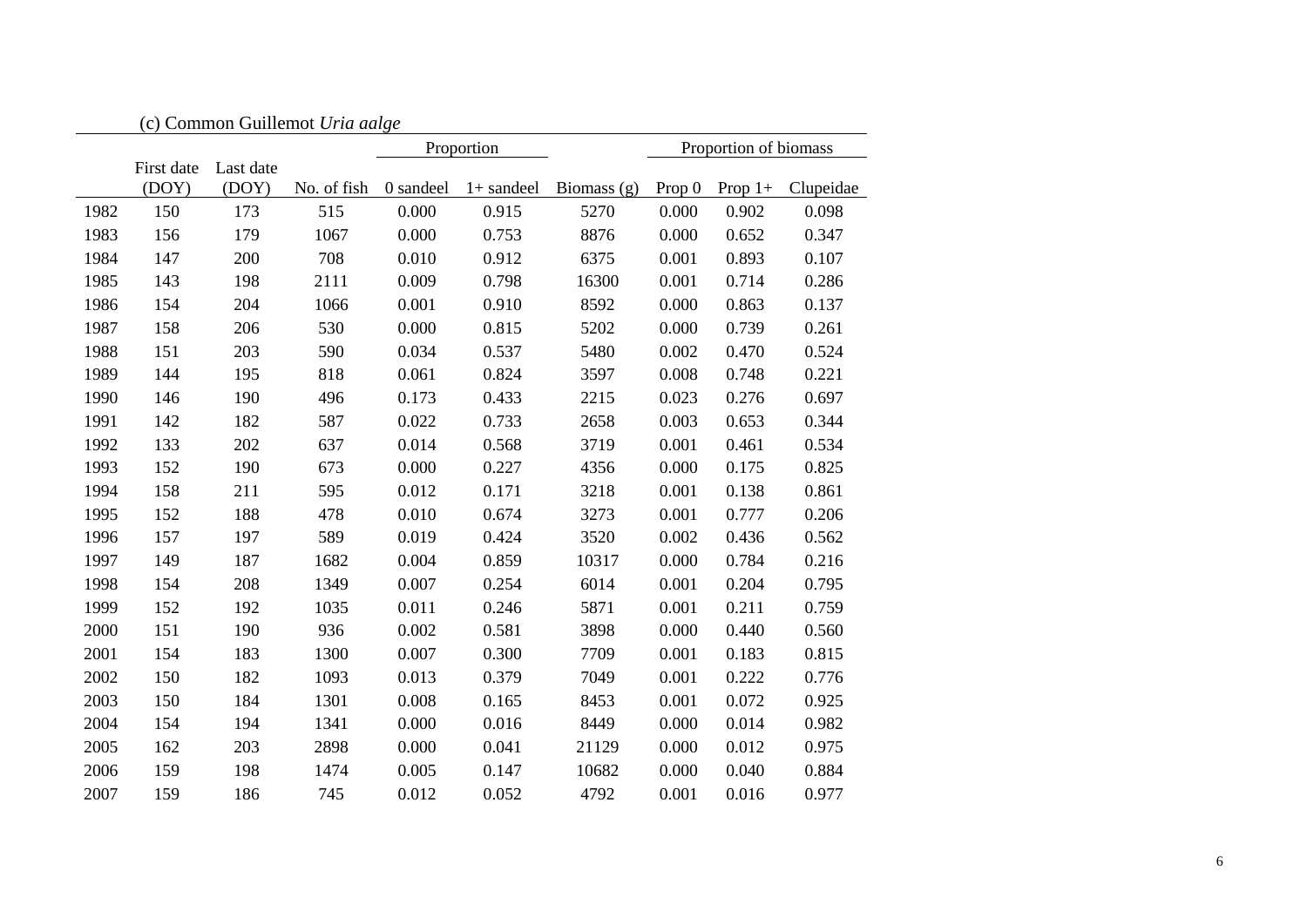|      |                     |                    |             |           | Proportion   |               |          | Proportion of biomass |           |
|------|---------------------|--------------------|-------------|-----------|--------------|---------------|----------|-----------------------|-----------|
|      | First date<br>(DOY) | Last date<br>(DOY) | No. of fish | 0 sandeel | $1+$ sandeel | Biomass $(g)$ | Prop $0$ | Prop $1+$             | Clupeidae |
|      |                     |                    |             |           |              |               |          |                       |           |
| 2008 | 155                 | 199                | 817         | 0.000     | 0.203        | 9324          | 0.000    | 0.064                 | 0.928     |
| 2009 | 153                 | 187                | 1211        | 0.016     | 0.259        | 7248          | 0.003    | 0.230                 | 0.741     |
| 2010 | 142                 | 181                | 1089        | 0.000     | 0.147        | 8230          | 0.000    | 0.070                 | 0.930     |
| 2011 | 145                 | 185                | 767         | 0.000     | 0.196        | 6574          | 0.000    | 0.134                 | 0.865     |
| 2012 | 149                 | 184                | 771         | 0.003     | 0.130        | 3844          | 0.000    | 0.106                 | 0.888     |
| 2013 | 158                 | 188                | 658         | 0.002     | 0.129        | 5221          | 0.000    | 0.078                 | 0.920     |
| 2014 | 153                 | 192                | 759         | 0.001     | 0.050        | 4334          | 0.000    | 0.041                 | 0.957     |
| 2015 | 149                 | 195                | 770         | 0.000     | 0.088        | 6890          | 0.000    | 0.050                 | 0.948     |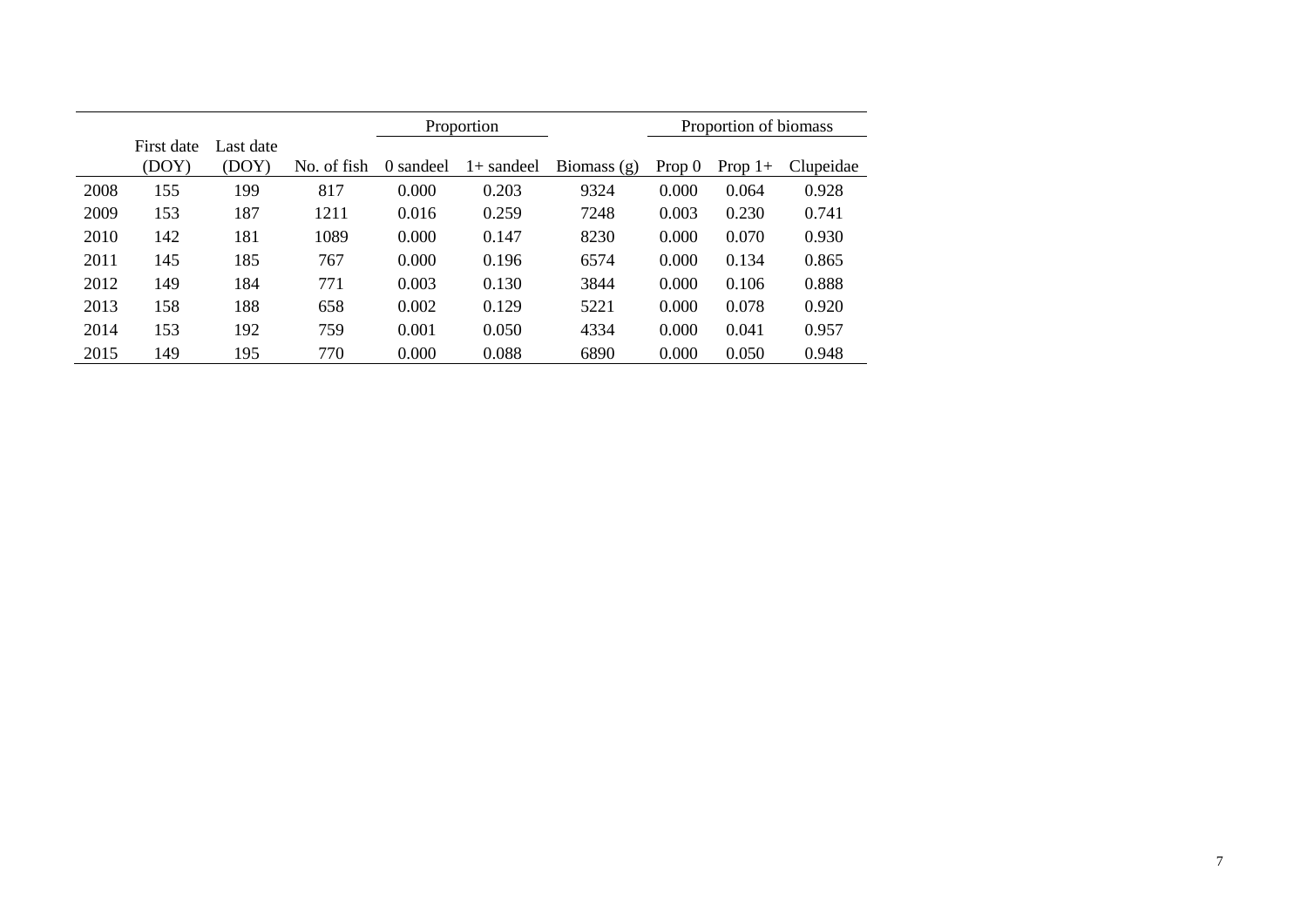|      |       |       |              |            | Frequency in sample |              |             |           | Proportion biomass <sup>1</sup> |           |
|------|-------|-------|--------------|------------|---------------------|--------------|-------------|-----------|---------------------------------|-----------|
|      | First | Last  |              |            |                     |              |             |           |                                 |           |
|      | date  | Date  | No. of       |            |                     |              |             |           |                                 |           |
|      | (DOY  | (DOY) | regurgitates | Mass $(g)$ | 0 sandeel           | $1+$ sandeel | Any sandeel | 0 sandeel | $1+$ sandeel                    | Clupeidae |
| 1985 | 205   | 228   | 19           | 926        | 0.789               | 0.632        | 1.000       | 0.538     | 0.453                           | 0.000     |
| 1986 | 194   | 226   | 38           | 1639       | 0.395               | 0.921        | 1.000       | 0.129     | 0.868                           | 0.000     |
| 1987 | 149   | 203   | 22           | 1074       | 0.045               | 1.000        | 1.000       | 0.006     | 0.994                           | 0.000     |
| 1988 | 167   | 200   | 17           | 686        | 0.118               | 1.000        | 1.000       | 0.016     | 0.974                           | 0.000     |
| 1989 | 171   | 208   | 30           | 1027       | 1.000               | 0.200        | 1.000       | 0.800     | 0.200                           | 0.000     |
| 1990 | 187   | 192   | 20           | 570        | 1.000               | 0.100        | 1.000       | 0.985     | 0.013                           | 0.000     |
| 1991 | 185   | 199   | 20           | 693        | 0.700               | 0.550        | 1.000       | 0.575     | 0.425                           | 0.000     |
| 1992 | 173   | 204   | 35           | 1592       | 0.257               | 0.857        | 0.914       | 0.172     | 0.776                           | 0.001     |
| 1993 | 132   | 210   | 4            | 202        | 0.250               | 0.750        | 1.000       | 0.285     | 0.668                           | 0.000     |
| 1994 | 189   | 207   | 23           | 847        | 0.696               | 0.348        | 0.913       | 0.566     | 0.267                           | 0.117     |
| 1995 | 151   | 191   | 16           | 537        | 0.063               | 0.813        | 0.813       | 0.038     | 0.826                           | 0.054     |
| 1996 | 169   | 208   | 29           | 1342       | 0.000               | 1.000        | 1.000       | 0.000     | 0.993                           | 0.000     |
| 1997 | 128   | 197   | 54           | 1569       | 0.037               | 1.000        | 1.000       | 0.001     | 0.999                           | 0.000     |
| 1998 | 133   | 205   | 38           | 1442       | 0.132               | 0.974        | 0.974       | 0.008     | 0.948                           | 0.003     |
| 1999 | 189   | 215   | 5            | 166        | 0.600               | 0.600        | 0.800       | 0.511     | 0.239                           | 0.077     |
| 2000 | 154   | 196   | 37           | 1647       | 0.108               | 0.919        | 0.919       | 0.004     | 0.870                           | 0.040     |
| 2001 | 129   | 210   | 68           | 2524       | 0.412               | 0.971        | 0.985       | 0.049     | 0.854                           | 0.000     |
| 2002 | 155   | 202   | 48           | 1430       | 0.146               | 1.000        | 1.000       | 0.025     | 0.919                           | 0.001     |
| 2003 | 149   | 186   | 38           | 1591       | 0.184               | 0.974        | 0.974       | 0.027     | 0.931                           | 0.003     |
| 2004 | 184   | 198   | 9            | 365        | 0.222               | 0.667        | 0.778       | 0.014     | 0.334                           | 0.000     |
| 2005 | 140   | 216   | 17           | 639        | 0.412               | 0.118        | 0.529       | 0.379     | 0.046                           | 0.004     |
| 2006 | 135   | 200   | 46           | 1668       | 0.413               | 0.391        | 0.609       | 0.294     | 0.228                           | 0.004     |
| 2007 | 163   | 203   | 15           | 750        | 0.000               | 0.400        | 0.400       | 0.000     | 0.174                           | 0.000     |
| 2008 | 172   | 196   | 35           | 999        | 0.371               | 0.400        | 0.600       | 0.142     | 0.339                           | 0.027     |

(d) European shag *Phalacrocorax aristotelis*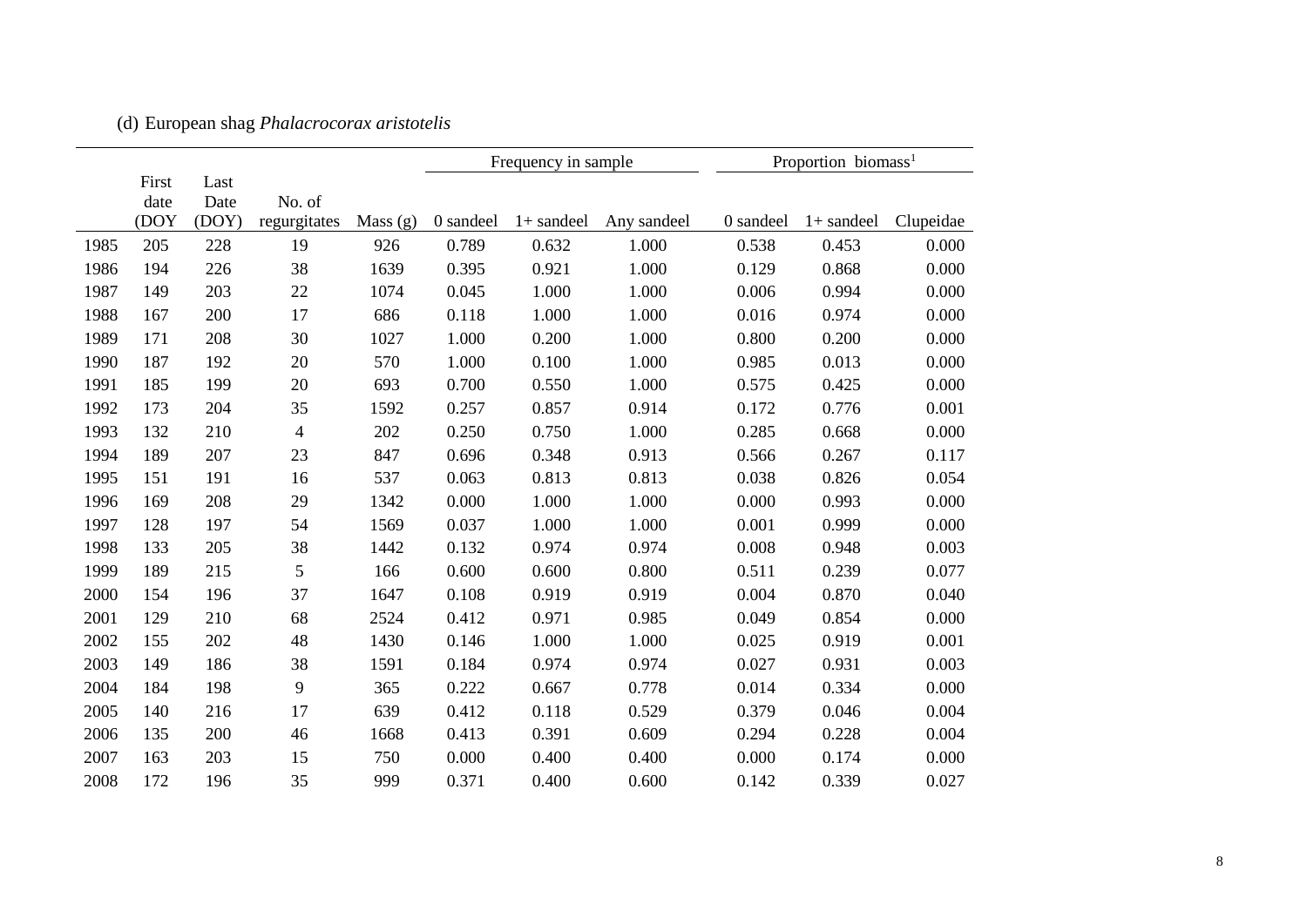|      |               |              |              |            |           | Frequency in sample |             | Proportion biomass <sup>1</sup> |              |           |  |
|------|---------------|--------------|--------------|------------|-----------|---------------------|-------------|---------------------------------|--------------|-----------|--|
|      | First<br>date | Last<br>Date | No. of       |            |           |                     |             |                                 |              |           |  |
|      | (DOY          | (DOY)        | regurgitates | Mass $(g)$ | 0 sandeel | $1+$ sandeel        | Any sandeel | 0 sandeel                       | $1+$ sandeel | Clupeidae |  |
| 2009 | 154           | 182          | 33           | 968        | 0.273     | 0.242               | 0.455       | 0.183                           | 0.188        | 0.023     |  |
| 2010 | 127           | 205          | 65           | 2617       | 0.000     | 0.923               | 0.923       | 0.000                           | 0.935        | 0.000     |  |
| 2011 | 136           | 188          | 42           | 1636       | 0.190     | 0.976               | 0.976       | 0.022                           | 0.914        | 0.000     |  |
| 2012 | 148           | 206          | 26           | 1053       | 0.308     | 0.731               | 0.769       | 0.022                           | 0.659        | 0.001     |  |
| 2013 | 181           | 204          | 13           | 423        | 0.077     | 0.308               | 0.308       | 0.002                           | 0.259        | 0.000     |  |
| 2014 | 151           | 203          | 21           | 677        | 0.381     | 0.810               | 0.857       | 0.209                           | 0.694        | 0.002     |  |
| 2015 | 120           | 191          | 52           | 1991       | 0.173     | 0.923               | 0.923       | 0.023                           | 0.706        | 0.000     |  |

<sup>1</sup>Values differ from Howells et al. (2017; Fig 1a) which presents mean proportion across samples in each year, not proportion after pooling all the samples for the year which was used here (see Methods).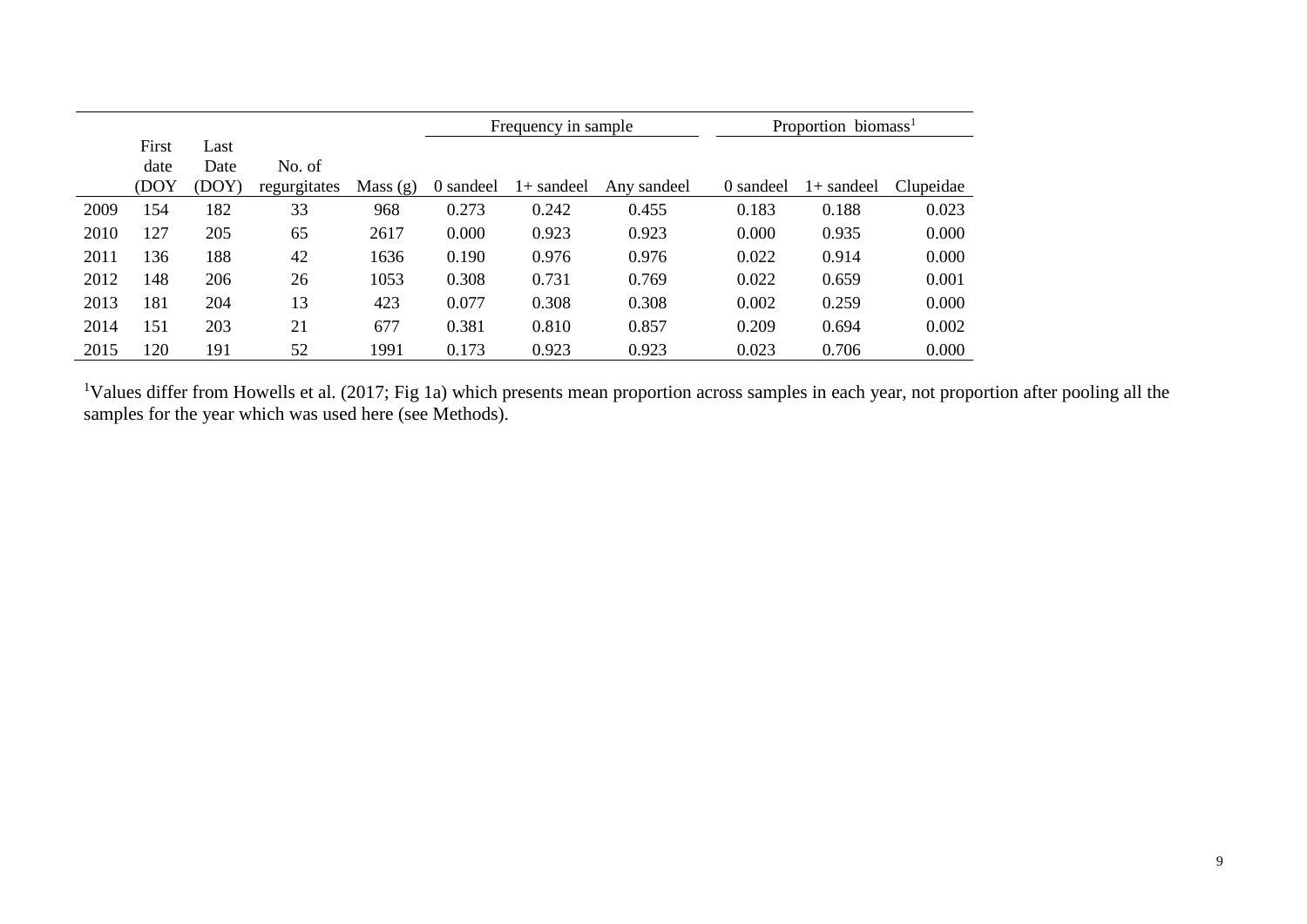|      |            |           |              |            |           | Proportion with |             |           | Proportion of mass |           |
|------|------------|-----------|--------------|------------|-----------|-----------------|-------------|-----------|--------------------|-----------|
|      | First date | Last date | No. Of       |            |           |                 |             |           |                    |           |
|      | (DOY)      | (DOY)     | regurgitates | Mass $(g)$ | 0 sandeel | $1+$ sandeel    | Any sandeel | 0 sandeel | $1+$ sandeel       | Clupeidae |
| 1986 | 160        | 195       | 35           | 317        | 0.829     | 0.486           | 0.971       | 0.606     | 0.373              | 0.000     |
| 1987 | 160        | 187       | 17           | 165        | 0.941     | 0.059           | 0.941       | 0.904     | 0.046              | 0.032     |
| 1988 | 178        | 191       | 32           | 354        | 0.790     | 0.150           | 0.940       | 0.350     | 0.590              | 0.060     |
| 1989 | 160        | 181       | 25           | 293        | 0.600     | 0.880           | 1.000       | 0.207     | 0.728              | 0.000     |
| 1990 | 152        | 207       | 9            | 210        | 0.778     | 0.222           | 1.000       | 0.564     | 0.214              | 0.071     |
| 1991 | 170        | 192       | 10           | 91         | 0.400     | 0.100           | 0.500       | 0.400     | 0.088              | 0.026     |
| 1992 | 158        | 193       | 26           | 319        | 0.615     | 0.231           | 0.808       | 0.555     | 0.140              | 0.092     |
| 1993 | 159        | 188       | 57           | 1089       | 0.404     | 0.439           | 0.789       | 0.256     | 0.403              | 0.115     |
| 1994 | 186        | 202       | 56           | 911        | 0.839     | 0.054           | 0.875       | 0.653     | 0.062              | 0.135     |
| 1995 | 171        | 193       | 45           | 731        | 0.911     | 0.133           | 0.956       | 0.836     | 0.061              | 0.057     |
| 1996 | 184        | 200       | 43           | 671        | 0.907     | 0.140           | 0.907       | 0.714     | 0.098              | 0.172     |
| 1997 | 162        | 197       | 137          | 2223       | 0.810     | 0.358           | 0.978       | 0.617     | 0.263              | 0.048     |
| 1998 | 162        | 195       | 110          | 2299       | 0.782     | 0.309           | 0.891       | 0.602     | 0.205              | 0.145     |
| 1999 | 165        | 195       | 180          | 3057       | 0.867     | 0.144           | 0.900       | 0.749     | 0.097              | 0.109     |
| 2000 | 156        | 208       | 138          | 2658       | 0.935     | 0.203           | 1.000       | 0.818     | 0.099              | 0.040     |
| 2001 | 164        | 219       | 86           | 2956       | 0.826     | 0.140           | 0.872       | 0.707     | 0.064              | 0.187     |
| 2002 | 157        | 199       | 76           | 1333       | 0.895     | 0.224           | 0.974       | 0.837     | 0.104              | 0.009     |
| 2003 | 157        | 216       | 135          | 2167       | 0.978     | 0.037           | 0.985       | 0.909     | 0.010              | 0.069     |
| 2004 | 170        | 209       | 120          | 1458       | 0.892     | 0.192           | 0.917       | 0.589     | 0.207              | 0.158     |
| 2005 | 177        | 213       | 116          | 1417       | 1.000     | 0.034           | 1.000       | 0.886     | 0.004              | 0.078     |
| 2006 | 158        | 211       | 54           | 1008       | 0.815     | 0.037           | 0.815       | 0.638     | 0.013              | 0.286     |
| 2007 | 170        | 205       | 61           | 1224       | 0.672     | 0.016           | 0.689       | 0.485     | 0.002              | 0.275     |
| 2008 | 163        | 198       | 46           | 714        | 0.761     | 0.022           | 0.761       | 0.408     | 0.001              | 0.337     |
| 2009 | 167        | 204       | 80           | 1112       | 0.963     | 0.038           | 0.963       | 0.898     | 0.017              | 0.048     |
| 2010 | 152        | 189       | 65           | 1065       | 0.492     | 0.200           | 0.569       | 0.312     | 0.059              | 0.622     |

(e) Black-legged kittiwake *Risaa tridactyla*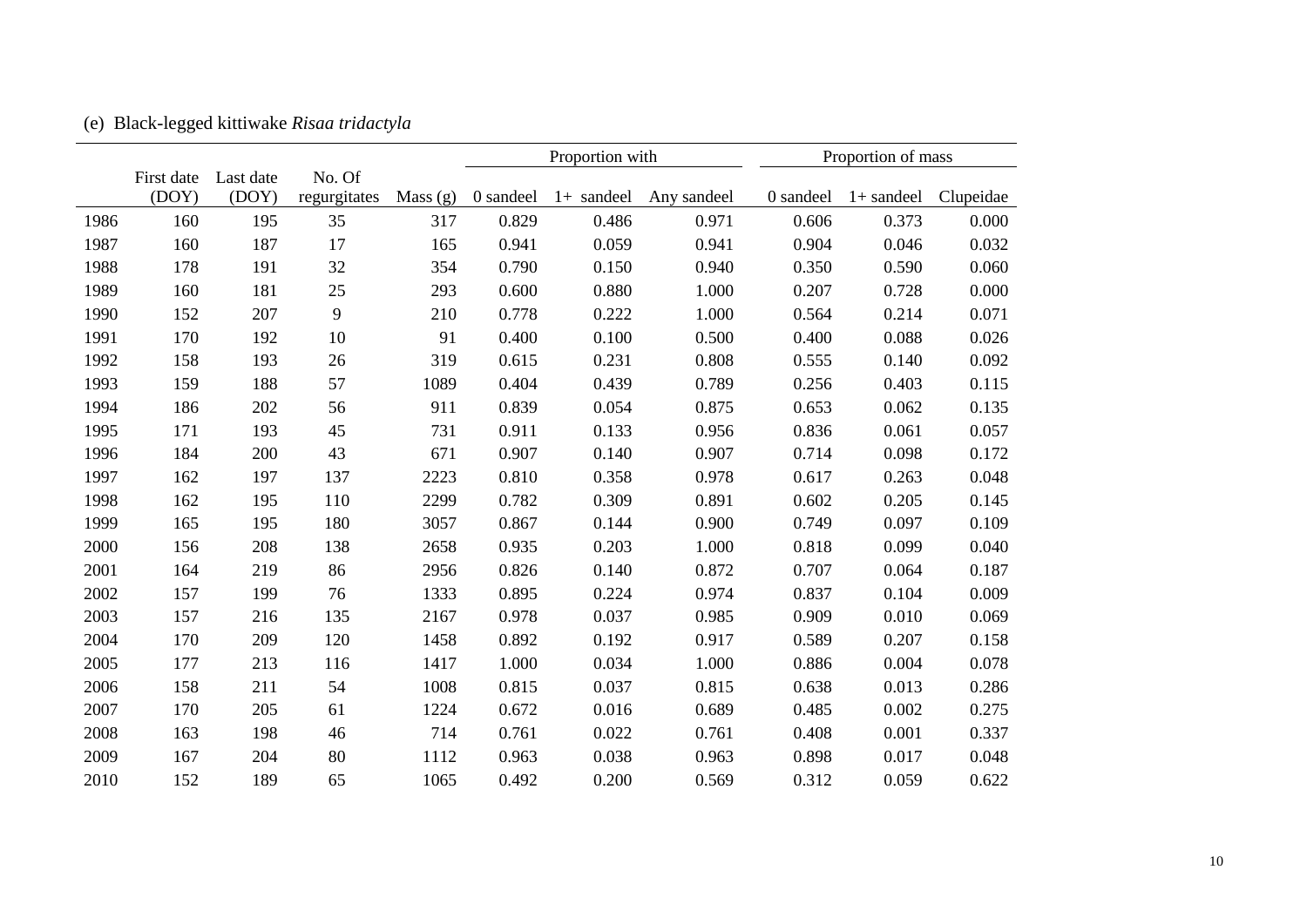|      |                     |                    |                        |         |           | Proportion with |             | Proportion of mass |            |           |  |
|------|---------------------|--------------------|------------------------|---------|-----------|-----------------|-------------|--------------------|------------|-----------|--|
|      | First date<br>(DOY) | Last date<br>(DOY) | No. Of<br>regurgitates | Mass(g) | 0 sandeel | sandeel<br>$1+$ | Any sandeel | 0 sandeel          | l+ sandeel | Clupeidae |  |
| 2011 | 145                 | 196                | 43                     | 924     | 0.721     | 0.186           | 0.860       | 0.358              | 0.152      | 0.367     |  |
| 2012 | 152                 | 185                | 59                     | 775     | 0.915     | 0.169           | 0.983       | 0.671              | 0.143      | 0.150     |  |
| 2013 | 170                 | 203                | 38                     | 440     | 0.895     | 0.053           | 0.921       | 0.508              | 0.003      | 0.429     |  |
| 2014 | 172                 | 199                | 67                     | 848     | 0.940     | 0.060           | 0.940       | 0.682              | 0.023      | 0.242     |  |
| 2015 | 160                 | 211                | 61                     | 1038    | 0.787     | 0.016           | 0.787       | 0.593              | 0.010      | 0.254     |  |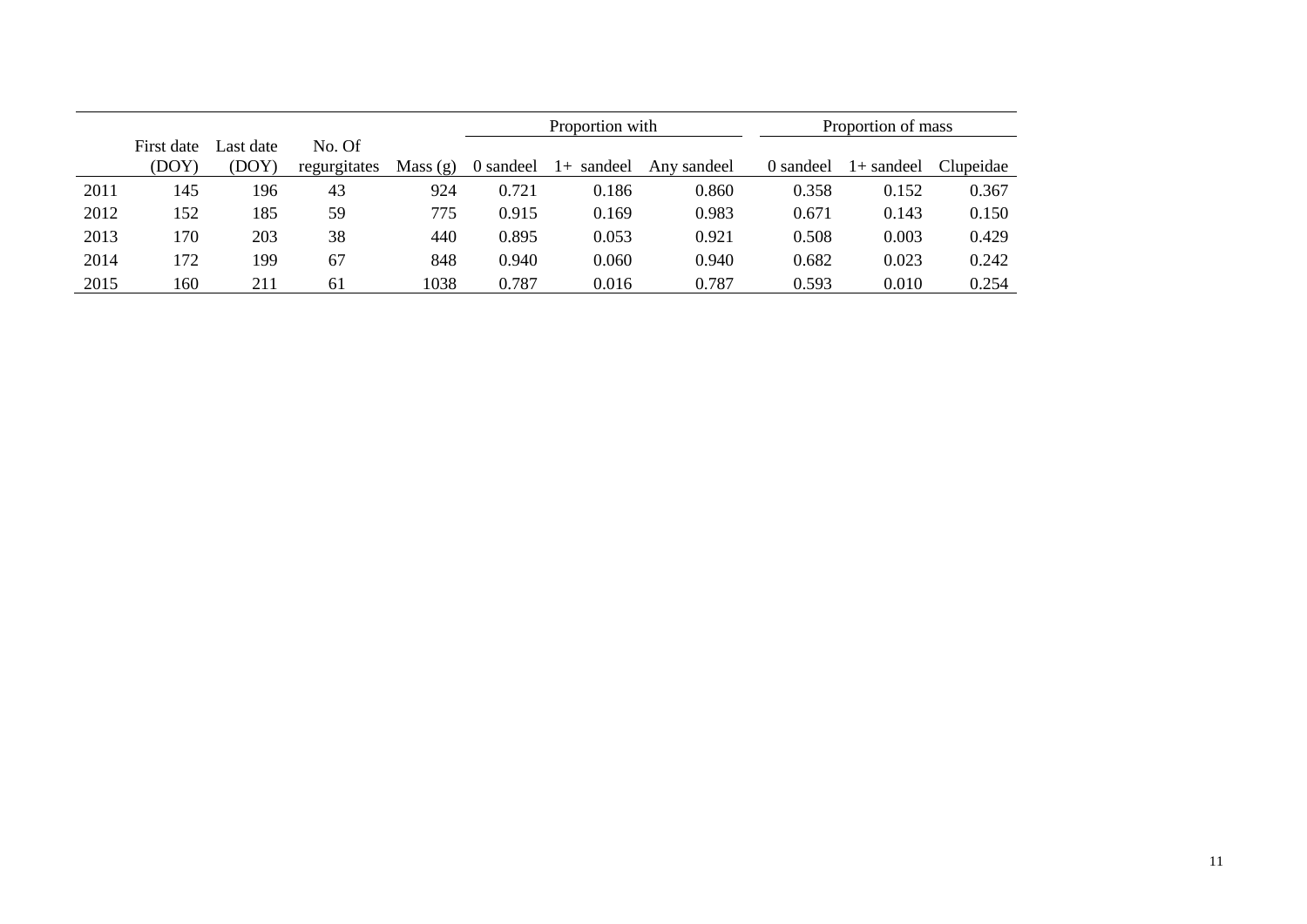Table S2 Modelled annual mean lengths, standard errors and sample sizes of 0 group sandeels (standardised to 1 July) and 1+ group sandeels (standardised to 1 June) resulting from fitting linear mixed models using residual maximum likelihood (REML) to fish collected from Atlantic puffins *Fratercula arctica* and common guillemots *Uria aalge* on the Isle of May. Year and date (June 1st  $= 1$ ) were fitted as covariates, and categorical sampling day, categorical year, and date by categorical year as random effects.

|      |      | 0 group sandeels |      |                          | $1+$ sandeel |           |
|------|------|------------------|------|--------------------------|--------------|-----------|
|      | No.  | Mean (mm)        | SE   | No.                      | Mean (mm)    | <b>SE</b> |
| 1973 | 321  | 77.92            | 0.19 | 3                        | 126.32       | 0.13      |
| 1974 | 387  | 71.02            | 0.10 | 24                       | 120.68       | 0.10      |
| 1975 | 79   | 68.42            | 0.19 | 13                       | 118.10       | 0.11      |
| 1976 | 395  | 70.12            | 0.10 | 6                        | 113.99       | 0.13      |
| 1977 | 276  | 75.23            | 0.11 | 18                       | 114.73       | 0.10      |
| 1978 | 256  | 82.56            | 0.11 | 22                       | 117.20       | 0.10      |
| 1979 | 212  | 73.89            | 0.13 | 85                       | 117.49       | 0.06      |
| 1981 | 262  | 85.81            | 0.12 | 38                       | 117.86       | 0.07      |
| 1982 | 109  | 71.18            | 0.14 | 80                       | 120.02       | 0.07      |
| 1983 | 445  | 76.35            | 0.09 | 83                       | 124.36       | 0.06      |
| 1984 | 370  | 78.16            | 0.11 | 136                      | 117.82       | 0.06      |
| 1985 | 804  | 76.08            | 0.14 | 110                      | 113.60       | 0.07      |
| 1986 | 155  | 68.95            | 0.17 | 86                       | 116.80       | 0.08      |
| 1987 | 164  | 72.18            | 0.19 | 131                      | 114.39       | 0.07      |
| 1988 | 709  | 66.38            | 0.23 | 32                       | 123.94       | 0.09      |
| 1989 | 568  | 77.30            | 0.17 | 3                        | 110.63       | 0.14      |
| 1990 | 450  | 78.54            | 0.20 | 14                       | 112.46       | 0.09      |
| 1991 | 782  | 66.38            | 0.17 | 72                       | 111.63       | 0.07      |
| 1992 | 599  | 66.37            | 0.15 | 70                       | 114.87       | 0.08      |
| 1993 | 728  | 62.05            | 0.19 | 54                       | 111.43       | 0.07      |
| 1994 | 756  | 63.89            | 0.19 | 45                       | 106.29       | 0.07      |
| 1995 | 344  | 61.63            | 0.20 | 69                       | 106.64       | 0.08      |
| 1996 | 852  | 68.52            | 0.17 | 27                       | 113.38       | 0.09      |
| 1997 | 639  | 74.73            | 0.15 | 25                       | 115.86       | 0.09      |
| 1998 | 2871 | 62.84            | 0.11 | 77                       | 103.84       | 0.06      |
| 1999 | 1441 | 64.62            | 0.13 | 32                       | 106.03       | 0.08      |
| 2000 | 1732 | 72.75            | 0.14 | 81                       | 104.91       | 0.07      |
| 2001 | 1852 | 61.62            | 0.15 | 80                       | 101.91       | 0.09      |
| 2002 | 1592 | 65.46            | 0.10 | 103                      | 105.31       | 0.09      |
| 2003 | 2280 | 60.00            | 0.11 | 60                       | 97.75        | 0.08      |
| 2004 | 3425 | 50.75            | 0.09 | 127                      | 90.76        | 0.07      |
| 2005 | 2777 | 54.07            | 0.08 | 19                       | 97.68        | 0.10      |
| 2006 | 2055 | 54.61            | 0.09 | $\overline{2}$           | 112.76       | 0.13      |
| 2007 | 1541 | 49.99            | 0.11 | 6                        | 101.52       | 0.12      |
| 2008 | 976  | 55.14            | 0.10 | $\mathbf{1}$             | 102.47       | 0.18      |
| 2009 | 1226 | 72.35            | 0.09 | 10                       | 106.85       | 0.13      |
| 2010 | 1269 | 53.97            | 0.10 | 27                       | 109.72       | 0.09      |
| 2011 | 1729 | 54.35            | 0.10 | 5                        | 118.46       | 0.15      |
| 2012 | 2228 | 55.81            | 0.10 | 19                       | 113.38       | 0.11      |
| 2013 | 1522 | 55.90            | 0.11 | $\boldsymbol{0}$         | 103.26       | 0.21      |
| 2014 | 1376 | 61.85            | 0.12 | $\overline{\mathcal{A}}$ | 108.06       | 0.17      |
| 2015 | 2029 | 60.54            | 0.11 | 8                        | 105.86       | 0.14      |